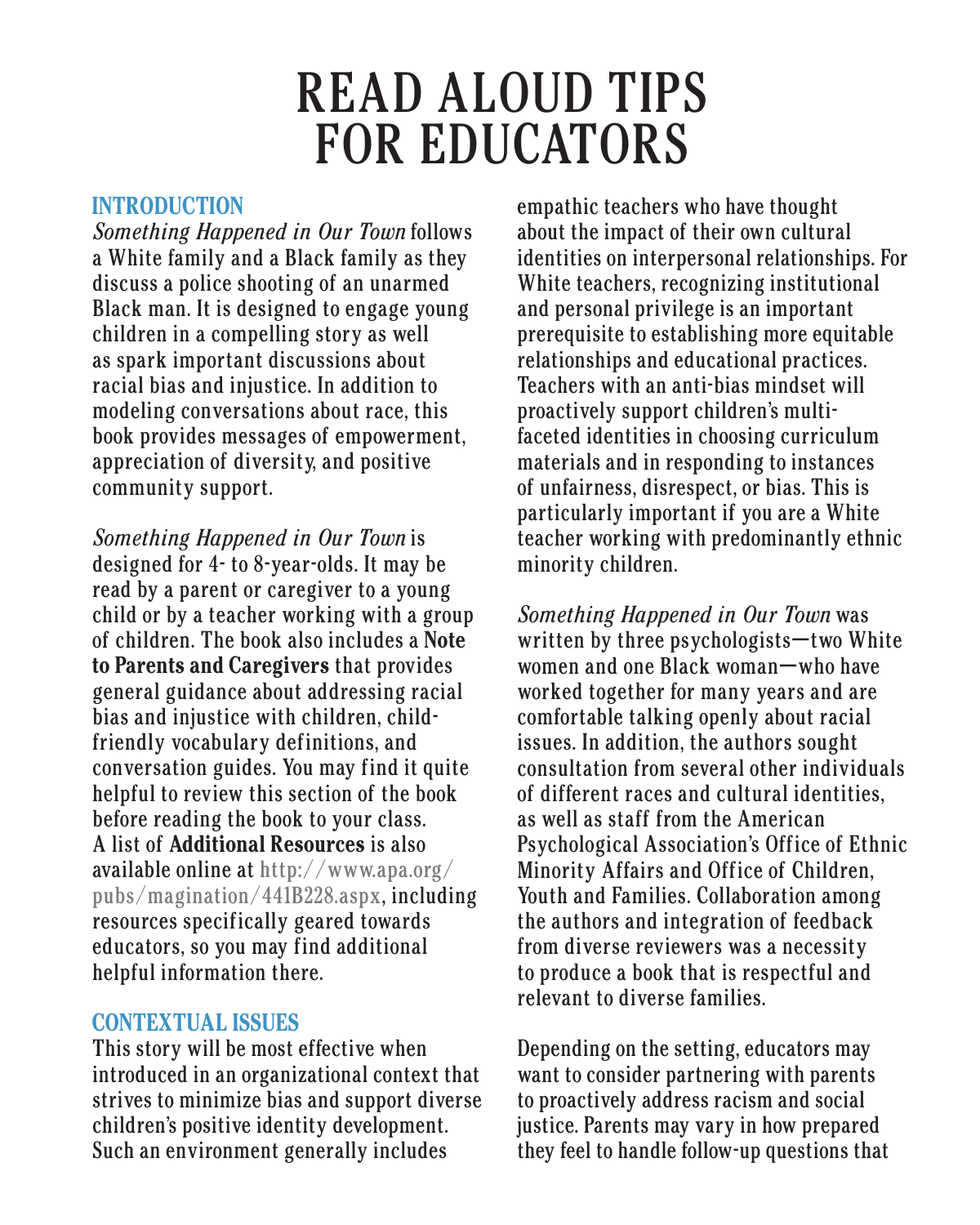their children may bring home. Parents of children from ethnic minority groups often talk to their children about racial bias and injustice to prepare and protect them. In contrast, White parents may be less experienced and comfortable talking about these topics with their children. Educators may consider developing a workshop to help all parents address racial injustice with their children. Other options are to invite parents to collaborate in developing and sharing information via handouts or school website resources to accompany this book or other social justice activities. Between the **Note to Parents and Caregivers** and the **Additional Resources**, there are many materials that can be easily accessed and utilized to develop parent support information.

## **SPECIFIC IDEAS FOR READING**  *SOMETHING HAPPENED IN OUR TOWN*

Your approach to reading *Something Happened in Our Town* to a group of children is likely to vary somewhat depending on the age of the students, the size and ethnic composition of the group, and the relationship of the reader to the group. For example, a teacher with a wellestablished and positive relationship with a group may feel more comfortable asking personal or challenging questions about racial injustice than a volunteer reader who is new to a group.

Although this book is frank about the reality of racial injustice, most children focus on the book's pro-social messages about how to counter unfairness in our interpersonal lives. However, if a student expresses a racist sentiment during discussion or suggests a maladaptive response to racial injustice (e.g. violent behavior), examples of how you might

respond are included in the **Note to Parents and Caregivers** which accompanies the book. It is important to handle those situations without shaming the child, while still promoting the belief that everyone should be treated with respect.

Most teachers will not ask all of the questions listed below, but instead select a number of questions appropriate to the group and time frame for the presentation. The goal is for children to be engaged with the story, so you want to encourage some discussion, but not "leave" the story for too long. If you feel that students are losing the thread of the story, you can always ask them to wait until the end of the story to comment or ask questions. Children are also likely to come up with their own questions and comments along the way. Be flexible and creative in deciding when and how to best address the issues and reactions that are engendered by the story.

#### **Sample Introductions:**

- 1. Today I am going to read a book called *Something Happened in Our Town*. It is about a girl named Emma and a boy named Josh who are about your age and are in the same classroom (show cover). Listen carefully and imagine how you might feel if you were in their class. Raise your hand if you have a question or want to share your reaction.
- 2. What do you see happening on the cover? What do you see that makes you say that? What else can we find? Based on the cover, what do you think the book might be about? (This introduction represents a more openended and collaborative "whole book approach," recommended by educator Megan Dowd Lambert.)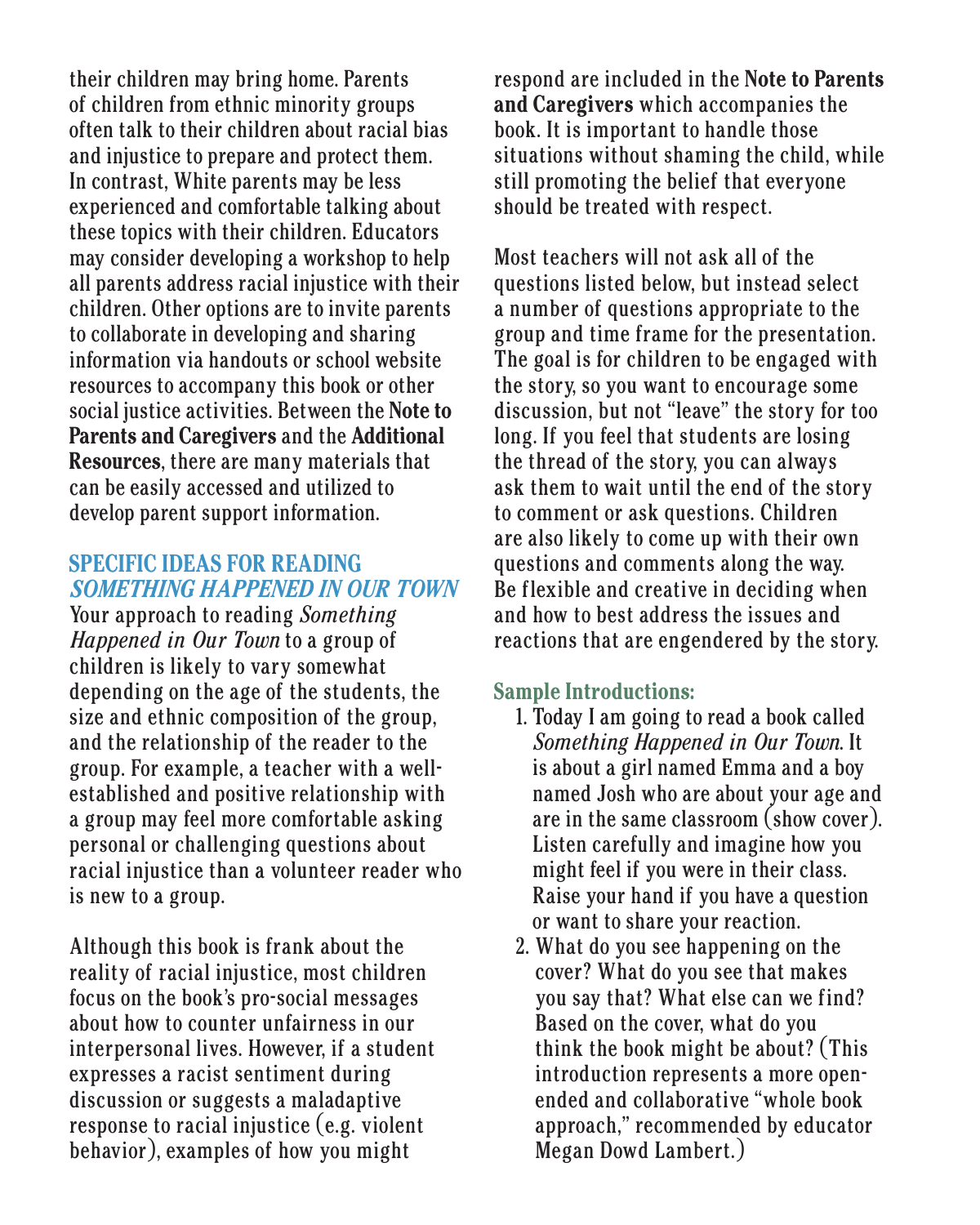| <b>Point in Book</b>                                                      | <b>Possible Discussion Prompts</b>                                                                                                                                                               |
|---------------------------------------------------------------------------|--------------------------------------------------------------------------------------------------------------------------------------------------------------------------------------------------|
| After discussion<br>of skin color<br>and slavery by<br>Emma's family      | What do you see happening in this picture? (Black slaves working while<br>white owner or guard watches; a map in the background)                                                                 |
|                                                                           | How do you think Black slaves felt about having to do whatever White<br>people said and not being treated like equal people?                                                                     |
|                                                                           | Who can show me where the United States is on this map?                                                                                                                                          |
|                                                                           | Who can show me Africa, where many Black Americans came from?                                                                                                                                    |
|                                                                           | Who can show me Europe and Russia, where many White Americans<br>came from?                                                                                                                      |
|                                                                           | Who knew that many Black people were enslaved (made to be slaves) a<br>long time ago in the United States?                                                                                       |
|                                                                           | How do you feel about Black people being enslaved (made to be slaves)?                                                                                                                           |
| After discussion<br>of unfair beliefs<br>and patterns by<br>Emma's family | Do you know what the word prejudice means? (believing something<br>negative about a person who is different from you without proof)                                                              |
|                                                                           | What are some examples of <b>prejudiced</b> beliefs that some White people<br>have about Black people? (That white people are better than Black people;<br>That Black men or boys are dangerous) |
|                                                                           | What does Emma's family believe? (These negative beliefs about Black people<br>are not true; it's unfair to treat Black people worse than White people)                                          |
| After<br>discussion of<br>discriminatory<br>actions by police             | What do people in Josh's family think about the police? (some make good<br>choices and some do not; some treat White people better than Black people)                                            |
|                                                                           | Where is Harriet Tubman (MLK, Nelson Mandela) in this picture and what<br>did she (he) do to help Black people be treated more fairly?                                                           |
| and positive<br><b>Black leaders by</b><br>Josh's family                  |                                                                                                                                                                                                  |
| After Omad is<br>excluded from<br>soccer teams                            | How would you feel if you were Omad?                                                                                                                                                             |
|                                                                           | Children get left out for lots of different reasons. Omad is being left out<br>because of <b>prejudice</b> , a negative belief about a person who is different<br>from you without proof.        |
|                                                                           | What prejudiced beliefs were some children having about Omad? (that<br>he doesn't know how to play soccer because he is from a different country<br>and doesn't know how to speak English well)  |
|                                                                           | Why is prejudice a problem? (You have made up your mind and have a<br>bad belief about someone before you know them and this is not fair)                                                        |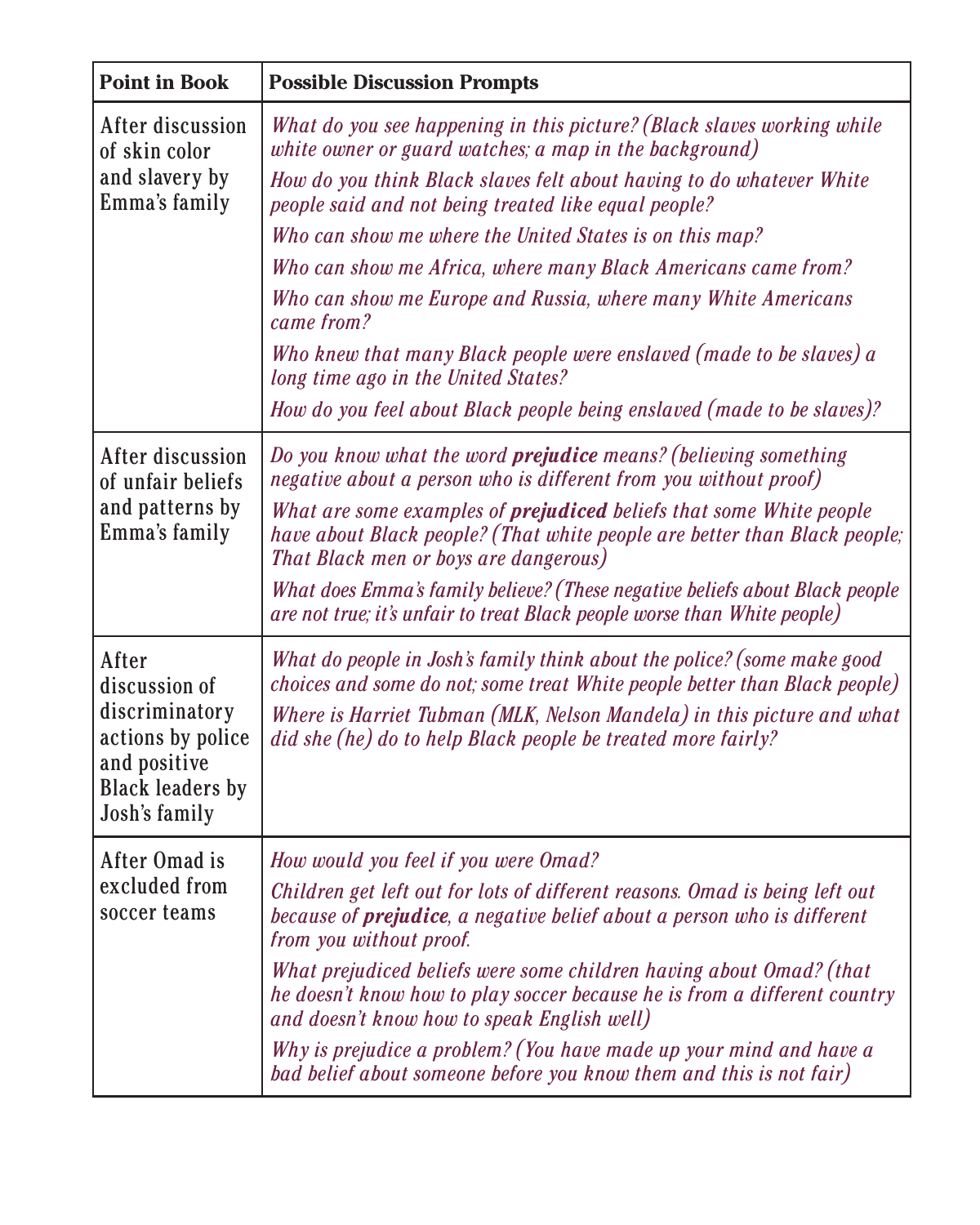| At end of story | How are Emma and Josh different? (different genders and different skin<br>colors/races)                                                                                                                                                                                       |
|-----------------|-------------------------------------------------------------------------------------------------------------------------------------------------------------------------------------------------------------------------------------------------------------------------------|
|                 | How are Emma and Josh the same? (both believe that it is not fair to treat<br><i>people differently because of their race)</i>                                                                                                                                                |
|                 | How are Emma and Josh's families similar? (Both have 4 people; both<br>believe that police were wrong to shoot a Black man who was not<br><i>dangerous</i> )                                                                                                                  |
|                 | How are Emma and Josh's families different? (Josh's family is even more<br>upset about the police shooting because they are African-American and<br>know what it's like to be treated unfairly)                                                                               |
|                 | Has anyone here ever been treated unfairly because of skin color/race?                                                                                                                                                                                                        |
|                 | What would be a good way to handle that situation?                                                                                                                                                                                                                            |
|                 | Did someone help you when you were not being treated fairly?                                                                                                                                                                                                                  |
|                 | Has anyone ever seen someone being treated unfairly because of skin color?                                                                                                                                                                                                    |
|                 | How did that make you feel?                                                                                                                                                                                                                                                   |
|                 | What would be a good way to handle that situation?                                                                                                                                                                                                                            |
|                 | How can you stick up for someone who is being treated unfairly?                                                                                                                                                                                                               |
|                 | Has anybody heard about a policeman shooting a Black person?                                                                                                                                                                                                                  |
|                 | Police try to solve problems without shooting people and most police never<br>use their guns. But sometimes a policeman might have to shoot someone.<br>When would that be a good choice? (If the person had a weapon and was<br>about to hurt someone else or the policeman) |
|                 | When would it be a bad choice for a policeman to shoot someone? (When<br>a person is not about to hurt someone else; when a policeman decides a<br>Black person is dangerous for no good reason)                                                                              |
|                 | Has anyone been helped by a policeman or policewoman?                                                                                                                                                                                                                         |
|                 | Do you know about any other Black leaders who stood up for fair<br>treatment for Black people? What did he/she do?                                                                                                                                                            |
|                 | Omad's family moved to the United States from another country. Has<br>anyone lived in or visited another country?                                                                                                                                                             |
|                 | What was it like? What was different?                                                                                                                                                                                                                                         |
|                 | What did you learn from visiting another country? (Differences are okay<br>and interesting)                                                                                                                                                                                   |